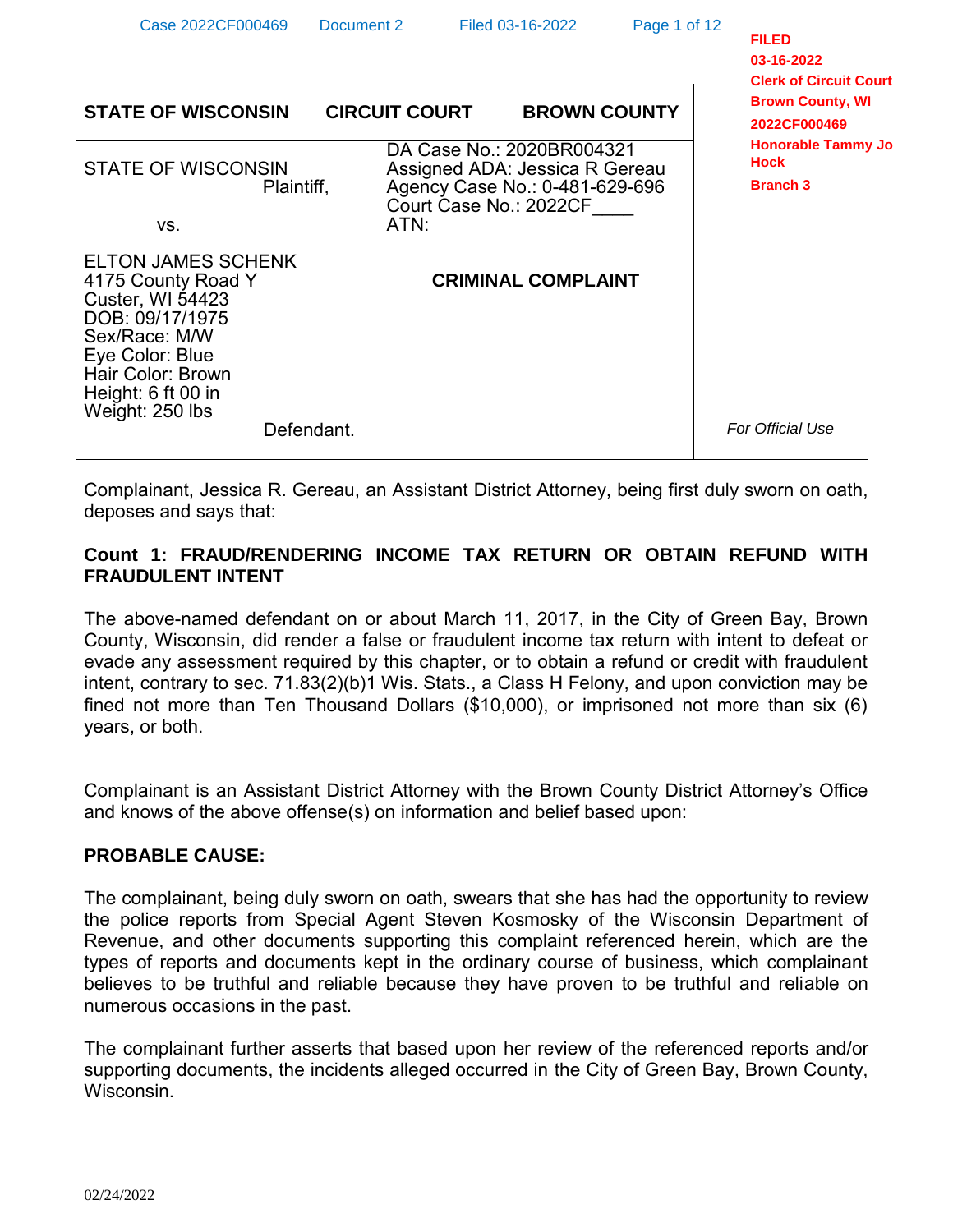1. Your complainant's review of the reports of Special Agent Steven Kosmosky with the Office of Criminal Investigation of the Wisconsin Department of Revenue, which state:

The following summarizes my investigation of Elton James Schenk. The investigation shows he committed the following offenses: Filing a false income tax return in order to evade income tax contrary to sec. 71.83(2)(b)(1), Wis. Stats. (2014, 2015, & 2016).

Pursuant to sec. 71.80(6m), Wis. Stats., proceedings for a criminal violation under this chapter may be brought in the circuit court for Dane County or for the county in which the defendant resides or is located when charged with the violation. Elton Schenk lived in Brown County, Wisconsin when he filed his 2014, 2015, and 2016 Wisconsin tax returns; this case will be referred to the Brown County District Attorney's Office for prosecution of the above listed offenses.

I investigated this case in the course of my regular duties as a special agent in the fraud unit of the Office of Criminal Investigation, Wisconsin Department of Revenue. I received this lead from Special Agent (S/A) Lisa Kennedy. She had received a referral from revenue auditor Doug Berthon who worked as an individual income tax auditor for the Wisconsin Department of Revenue. Auditor Berthon was conducting an audit of Jennifer Mott (Mott) and Elton Schenk (Schenk) for tax years 2015 and 2016 based on an Internal Revenue Service (IRS) audit report received by the Wisconsin Department of Revenue. Mott and Schenk had filed joint tax returns for both years with Mott shown as the prime. Auditor Berthon had received a reply to a letter he sent to Mott. Her reply stated that her now ex-husband, Elton Schenk, had completed their tax returns and he had made up fake federal Schedule C businesses. The Schedule C is a federal tax form used to report the income or loss from a sole proprietor business. Mott's reply indicated she did not have any involvement in the tax preparation, and she requested innocent spouse relief. Auditor Berthon referred the case to the Office of Criminal Investigation due to the reported fraud.

I reviewed the 2014, 2015, and 2016 joint Wisconsin tax returns filed by Schenk and Mott. Each of the returns had been self-prepared and electronically filed using an Intuit product (TurboTax). All three of the returns were filed from the same IP address. During this time, Schenk worked as a manager for Security Finance Corporation of Wisconsin while Mott worked as a school counselor for the Green Bay Area School District. Their taxable income was significantly reduced in each year by the net loss reported for their home businesses. The returns showed wage income and adjusted gross income (AGI) as follows:

## 2016 - Wages of \$199,985 AGI of \$181,989

Each return included a federal Schedule C for a home-based business. The businesses had minimal gross receipts and comparatively large amounts of expenses which resulted in a significant net loss. For 2014 and 2015 they reported a home-based repossession business with Elton Schenk named as the sole proprietor and for 2016 they reported a home-based counseling business with Jennifer Mott named as the sole proprietor. A summary of the respective federal Schedule C follows:

| <b>TYPF</b>     | PROPRIETOR RECEIPTS EXPENSES NETLOSS |         |          |          |
|-----------------|--------------------------------------|---------|----------|----------|
| 2016 Counseling | Jennifer Mott                        | \$1,352 | \$23,500 | \$22,148 |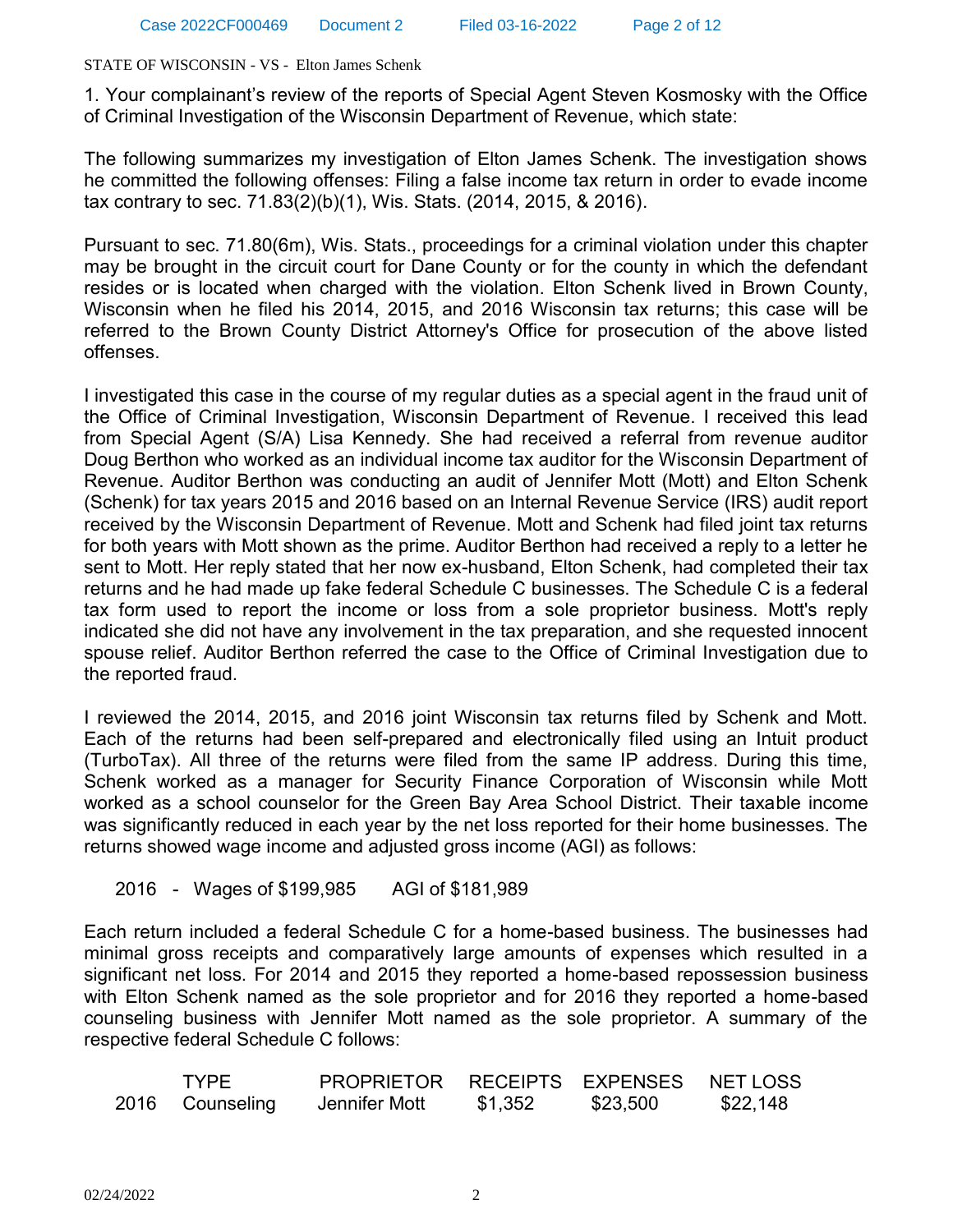Schenk and Mott received a refund for 2016 from the State of Wisconsin of \$3,485 respectively.

I was unable to find any information to substantiate a repossession or counseling business for Schenk or Mott using social media and other open source resources. Neither Schenk nor Mott had a sales & use tax account, a seller's permit, or business registrations with this department. However, Schenk had a web presence as a tax preparer*.* Google search returns showed several indexed webpages linking Schenk to tax preparation, Security Finance Corporation, and IRS PTIN records*.* I reviewed earlier tax returns submitted by Schenk and Mott going back to 2003. The couple also reported a counseling business in 2011 and 2012. For 2011, the counseling business generated a net loss of \$20,001. Neither business generated a net profit in any of the years I reviewed.

Schenk had not filed a 2017 or 2018 Wisconsin tax return. Information available to the department indicated he had a filing requirement in each of those years. Mott had filed both a 2017 and 2018 Wisconsin tax return using the single filing status. Available online records indicated the two were divorced as of November 2017.

I reviewed the documentation Mott had sent to auditor Doug Berthon. Mott included a copy of a letter she had provided to the IRS. In the letter Mott wrote that Elton Schenk had prepared their taxes every year since they had gotten married in 2002 and that she never participated in the tax preparation or even looked at the tax returns he completed. She also wrote that Schenk made up fake car repossession and counseling businesses. She reported Schenk worked as a supervisor of tax preparers at Security Finance and as such knew how to prepare tax returns and knew tax law. She included several pages of what appear to be a tax law and tax preparation test that she said Elton Schenk had completed while employed at Security Finance as proof of his tax knowledge. She provided several pages of a text message thread between her and Schenk in which the two were talking about the audit bill they received from the IRS. In that conversation Mott blames Schenk for the bill because of his fake businesses.

# **HISTORY**

Schenk was married to Jennifer L. Mott in 2002, they were divorced in 2017. They have two children in common who both live with Mott. Mott has worked as a school counselor for the Green Bay Public School District going back to at least 2007. She has a clean criminal record. Schenk and Mott filed joint Wisconsin tax returns from 2003-2016, with the exception of 2004 when each filed separate returns. While married to Mott, Schenk admitted to having an affair with Lindley Hummer. The divorce was not amicable and the two parties continue to have issues with the placement of their children and child support.

From 2011 to 2017, Schenk worked for Security Finance of Wisconsin. The company is in the business of high-risk personal lending and tax preparation. Schenk was hired as a supervisor and progressed to a position in which he was responsible for all of the company's Wisconsin operations. His 2017 Form W2 showed his Security Finance wages were \$151,961. Schenk was fired in November 2017. An anonymous source sent an email to human resources that claimed Schenk was living with and having an inappropriate relationship with Hummer. Hummer was a Security Finance employee at the time and was one of Schenk's subordinates. Schenk believes Mott sent the email.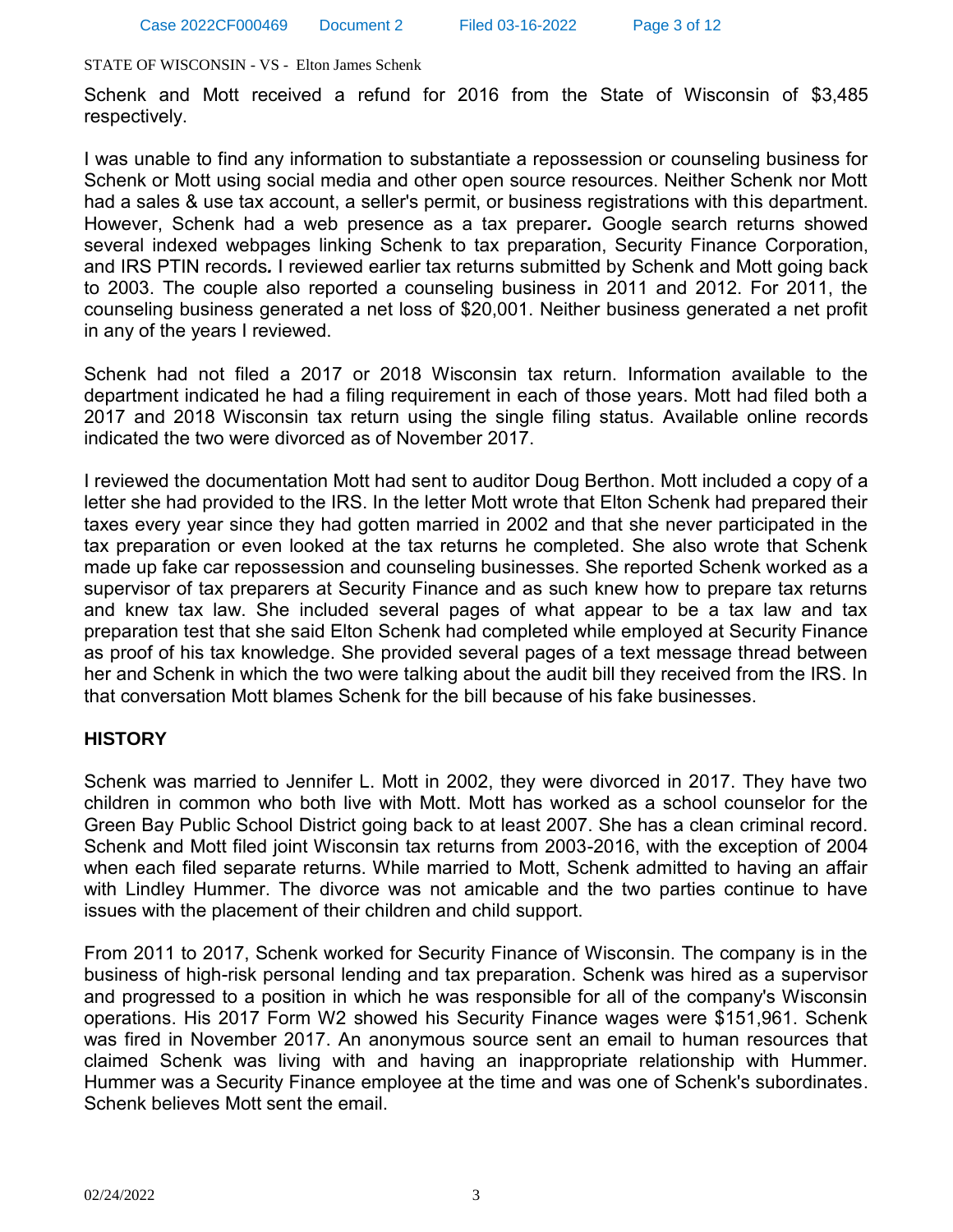Schenk has primarily worked in the lending, banking, and collection fields. He has held positions in these areas with F&M Bank-Wisconsin, Aames Funding, Signal Finance Company, TCF National Bank, Payday Loan Stores of Wisconsin, Dorsch Ford, JD Byrider, Associated Bank, and Security Finance, among others.

## **THEORY OF CASE**

For 2014, 2015, and 2016, Elton Schenk and Jennifer Mott filed joint Wisconsin tax returns. Schenk completed each of the returns. Each year included a federal Schedule C for a business that did not exist. The fake federal Schedule C businesses reduced the amount of Wisconsin income tax they owed. The federal Schedule C are summarized below:

|                                             | 2014                          | 2015                          | 2016               |
|---------------------------------------------|-------------------------------|-------------------------------|--------------------|
| <i>Income</i>                               |                               |                               |                    |
| <b>Gross Receipts</b>                       | \$750                         | \$1,219                       | \$1,352            |
| Gross Income                                | \$750                         | \$1,219                       | \$1,352            |
| Expenses                                    |                               |                               |                    |
| Advertising                                 | \$900                         | \$750                         | \$623              |
| Car & truck                                 | \$5,026                       | \$25,791                      | \$7,974            |
| Depreciation                                | \$1,440                       | None                          | None               |
| <b>Supplies</b>                             | \$2,589                       | \$550                         | \$1,450            |
| Travel                                      | \$1,498                       | None                          | \$4,447            |
| Meals & entertainment                       | \$324                         | \$791                         | \$663              |
| <b>Utilities</b>                            | \$1,604                       | \$2,831                       | None               |
| Other                                       | \$4,452                       | None                          | \$3,579            |
| Contract labor                              | None                          | None                          | \$4,689            |
| Office                                      | None                          | None                          | \$75               |
| Business use of home                        | None                          | \$7,646                       | None               |
| Net loss:                                   | \$17,083                      | \$37,140                      | \$22,148           |
| <b>Business description:</b><br>Proprietor: | Repossession<br><b>Schenk</b> | Repossession<br><b>Schenk</b> | Counseling<br>Mott |

In addition to the fake businesses, Schenk knowingly reported false amounts of medical and dental expenses on their 2014 and 2015 federal Schedule A. These amounts were used to calculate their Wisconsin itemized deduction credit for 2014 and 2015. Schenk also knowingly inflated the amount of charitable contributions reported on their 2014, 2015, and 2016 federal Schedule A. Those amounts were also used to calculate their Wisconsin itemized deduction credit for 2014, 2015, and 2016.

Below is a summary detailing the Wisconsin income tax Schenk avoided by using the fake businesses and the unallowable medical/dental expenses.

|                                           | 2014      | 2015      | 2016      |
|-------------------------------------------|-----------|-----------|-----------|
| Wisconsin income as reported:             | \$145,839 | \$126,866 | \$176.019 |
| Add back fake business loss:              | \$17.083  | \$37.140  | \$22,148  |
| Add back student loan interest deduction: | \$932     | \$1,996   | $--$      |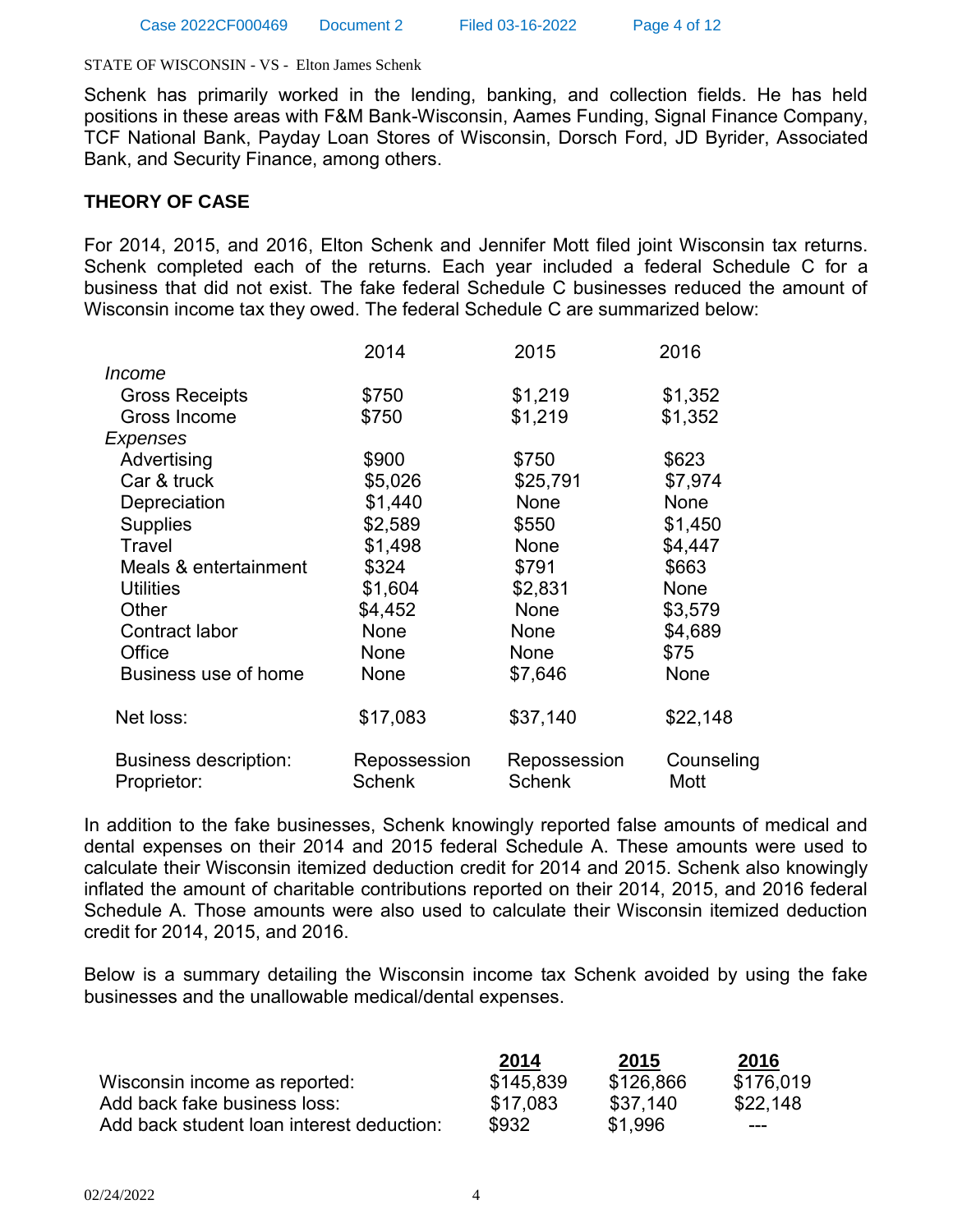| Total of loss to Wisconsin:                  | \$1.913          | \$3.583      | \$1.388   |
|----------------------------------------------|------------------|--------------|-----------|
| Difference:                                  | \$784            | \$1,130      |           |
| -medical & dental expenses removed           |                  |              |           |
| Itemized deduction credit as adjusted:       | \$760            | \$200        |           |
| Itemized deduction credit as reported:       | \$1,544          | \$1,330      |           |
|                                              | 2014             | 2015         | 2016      |
| Difference:                                  | \$1,129          | \$2,453      | \$1,388   |
| Wisconsin income tax as reported:            | \$8,576          | \$7,380      | \$10,461  |
| Wisconsin income tax (tables):               | \$9,705          | \$9,833      | \$11,849  |
| Taxable income:                              | \$161,054        | \$163,202    | \$195,367 |
| Less exemptions:                             | \$(2,800)        | \$(2,800)    | \$(2,800) |
| Wisconsin income (adjusted):                 | \$163,854        | \$166,002    | \$198,167 |
| STATE OF WISCONSIN - VS - Elton James Schenk |                  |              |           |
| Case 2022CF000469<br>Document 2              | Filed 03-16-2022 | Page 5 of 12 |           |
|                                              |                  |              |           |

The calculation above does not account for the inflated amounts Schenk reported for charitable contributions.

Schenk and Mott's 2014, 2015, and 2016 tax returns were filed from IP address 72.129.154.187. The website ipintel.io revealed that IP address was in Green Bay, Wisconsin through Spectrum. The results included a map that pinpointed the location of the IP address. The map corresponded to Schenk and Mott's address of 407 Northway Drive in Green Bay. Schenk and Mott purchased this property in February 2014.

Available information indicated Schenk was issued PTIN number PO1754219 in 2014. A PTIN is a number assigned by the IRS required for anyone that prepares or assists in the preparation of federal tax returns and/or claims for refund. I searched department records to see how many Wisconsin income tax returns Schenk had prepared using both his name and his PTIN. The searches yielded only his personal returns. Schenk did not file Wisconsin tax returns for clients.

## **Interview with Schenk**

On June 17, 2019, between the approximate hours of 10:30 AM and 12:05 PM, S/A Lisa Kennedy and I interviewed Schenk at the Wisconsin Department of Revenue office located at 730 North 3rd Street in Wausau, Wisconsin. Schenk was not represented by an attorney. I recorded the interview on my department issued iPhone using the voice memo application. I saved the audio file in my electronic case file.

Upon Schenk's arrival I greeted him and let him know that our conversation would be recorded. Elton Schenk verbally identified himself to me for the recording. I explained to him that he was not in custody or being detained, not under arrest, and was free to leave at any time. I read Schenk the Miranda warning and asked if he understood his rights and he replied that he did.

Schenk told me that Mott "was out to get him." He described, at length, how poor their relationship was described her as "vindictive." He said she was stopping him from seeing their children and blamed their tax trouble on her, stating, "This is all her fault." He talked about his affair with Lindley Hummer and how it impacted his relationship with Mott. Schenk said that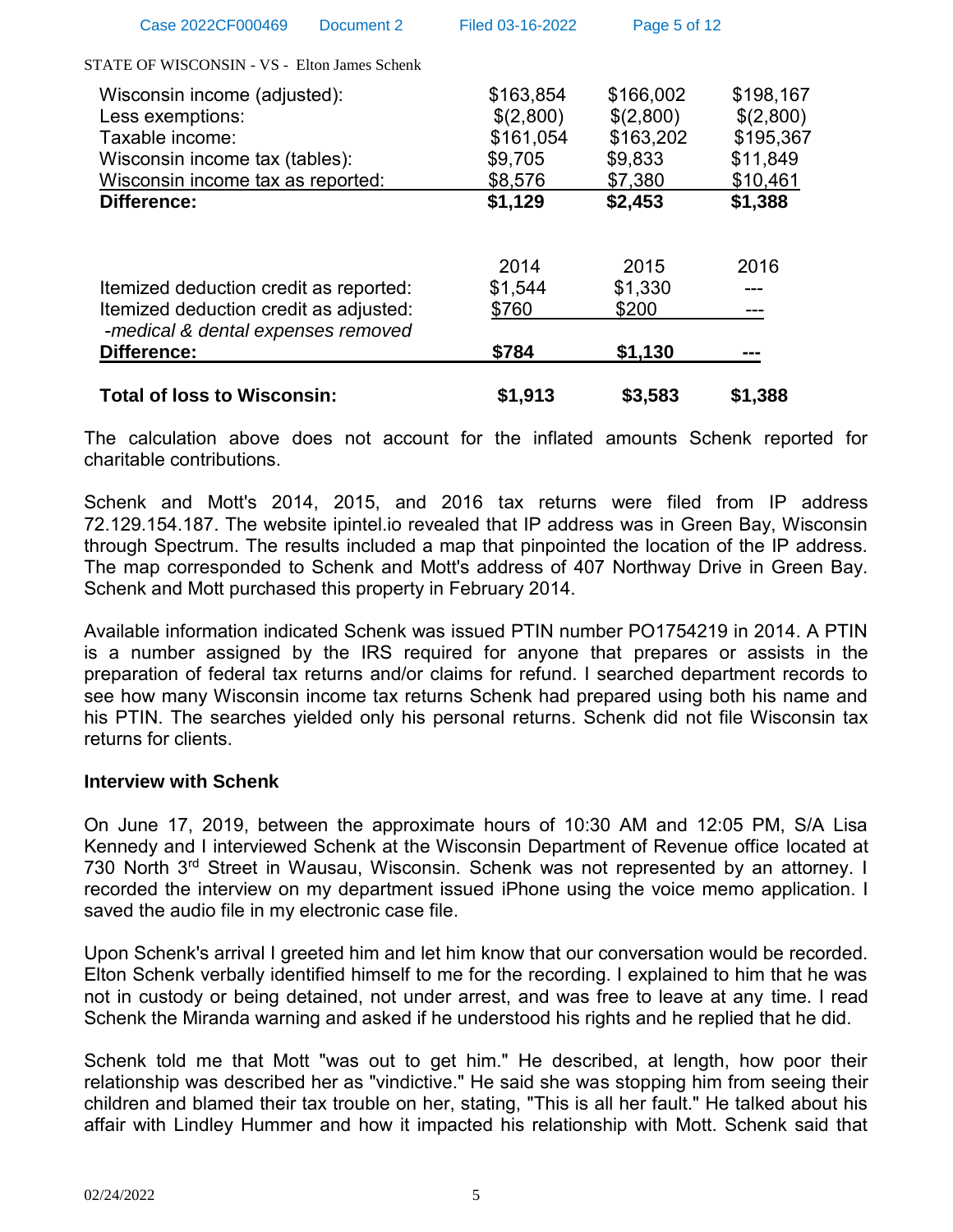Mott had prepared their 2014, 2015, and 2016 tax returns and claimed his only involvement was providing her with his business expenses. He told me Mott had used his work laptop computer to file the returns. He claimed she must have known his password to access the computer. He told me he and Mott lived together at 407 Northway Drive in Green Bay, Wisconsin during the time period the 2014-2016 tax returns were filed. Beside their children, Schenk did not recall anyone else living with them or staying with them for an extended period.

Schenk seemed to downplay his tax knowledge and experience, he told me "I hate taxes", and said he had very little tax knowledge. Given his lengthy employment history in banking, lending, and collections I expected him to be somewhat knowledgeable. He claimed he knew the names of the forms but that was about it. When I asked about his position at Security Finance and the tax training he received there, he told me he had to attend a two-day seminar for both the 2015 and 2016 filing seasons and had to take a quiz at the conclusion of the seminar. Schenk said he was hired by Security Finance as a "supervisor in training." He stated there were no open positions at the time he was hired so he traveled around the country filling in as needed. Eventually, he was given a permanent position as a supervisor in Wisconsin and in December of 2015 was promoted to the director of supervision. In that role he said he oversaw the entirety of company operations in the state of Wisconsin. He explained Security Finance was in the high-risk lending business and, beginning in 2014, offered tax preparation services. He told me he did not deal much with the tax preparation side of the business and that the company had tax professionals available to field specific tax questions from their tax preparers.

I showed Schenk printed copies of the 2014, 2015, and 2016 federal Schedule C he and Mott had filed. He again blamed Mott and said she had prepared their taxes in each of those years. He said she had asked him to do it but he did not want to so he put it off and eventually she did them.

Schenk claimed Mott had access to his work computer (Security Finance property) and that she filed their returns using his work computer. He also said he thought she had used Turbo Tax in each of these years. He reported he did not see the 2014 or 2015 tax returns before they were filed, but did open up their 2016 return, after she had completed it, but before it had been filed to change the bank account information so the refund would be deposited into his personal bank account. He said he did not actually look at the return.

I asked Schenk if the repossession business reported in 2014 and 2015, in his name, was a legitimate business and he said that it was. He claimed to have been in the automobile repossession business on and off since 1997. He said he saw an opportunity in the field while he worked at Associated Bank and thought he would give it a try. He claimed to have repossessed over 300 vehicles in his lifetime.

Schenk explained he was fearful that his career at Security Finance was in jeopardy because of his relationship with Lindley Hummer and he considered the repossession business his backup plan and way out. He went on to say the business was in operation beginning September of 2014 through March of 2015. During that time he did not repossess any vehicles. The receipts reported on their federal Schedule C, each year, was money given to him by his now deceased father to help him get the business up and running. He said he decided to get out of the business because things between him and Mott were better at the time.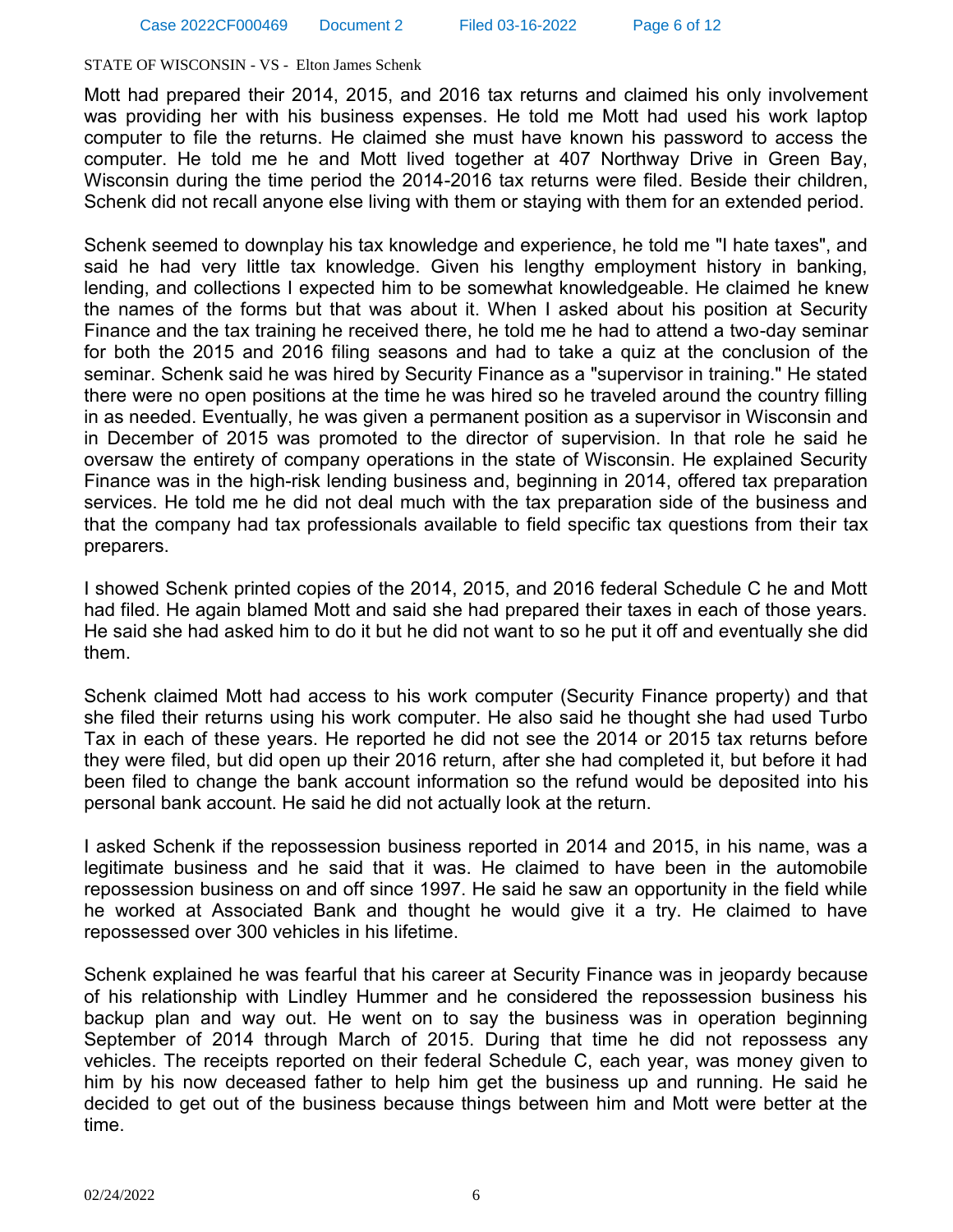I asked Schenk to look at the expenses reported on the 2014 and 2015 federal Schedule C for the repossession business and asked if they were true and accurate reflections of his business expenses. He said, "No, some of the numbers are off." Again, he blamed Mott and said he gave her his true expense information.

For 2016, they reported a home-based counseling business in Mott's name. Schenk said he had no knowledge of any such business and stated Mott had completed the tax return. He said he was not at the house much during that time but could not recall any such business activity. He went on to say he and Mott were not talking much at that time and said it was possible she did have such a business and did not tell him about it.

I had sent Schenk a letter detailing the date, time, and location of the interview. Schenk did not bring any of the requested records. I asked him if he possessed any of the records and he told me he did not have anything. He claimed when he moved out he left all of the records with Mott and she burned them. The only thing he provided me during the interview was a printed copy of the email that had been sent to Security Finance from an unknown source that described his relationship with Lindley Hummer. Schenk said he had videos of encounters between Mott and local law enforcement that showed how vindictive she was. I told him he could send them to me.

# **Email from Kaye Horton**

On June 25, 2019 I received an email from Kaye Horton, an employee relations specialist with Security Finance. I had contacted Horton and requested information regarding any tax training Schenk received at Security Finance, his position history there, and position descriptions for the positions he held. Below is the text of the email I received:

 *Elton Schenk was hired on January 24, 2011, as a Supervisor-In-Training. He became a Territory Supervisor on November 1, 2011, and then became Director of Supervision on January 1, 2015. His employment was terminated on November 7, 2017. The reason for his termination did not involve taxes as he stated.* 

 *As a Supervisor-In-Training, he was training for a position of Supervisor. As a Supervisor, he developed, trained and managed personnel and oversaw all operations of 8 to 10. As Director of Supervision, he was responsible for operational performance of 40-60 branch offices.* 

 *Wisconsin was added to our Tax Program in 2014. Attached is a list of the Tax Training courses taken by Elton Schenk during his employment with our Company.* 

Attached to Horton's email was a spreadsheet that detailed the tax training Schenk received through Security Finance*.* The spreadsheet shows a total of 26 tax training events over the course of his employment.

## **Interview with Mott**

On July 12, 2019, between the approximate hours of 1:00 PM and 1:45 PM, S/A Lisa Kennedy and I interviewed Mott at the Wisconsin Department of Revenue office located at 200 N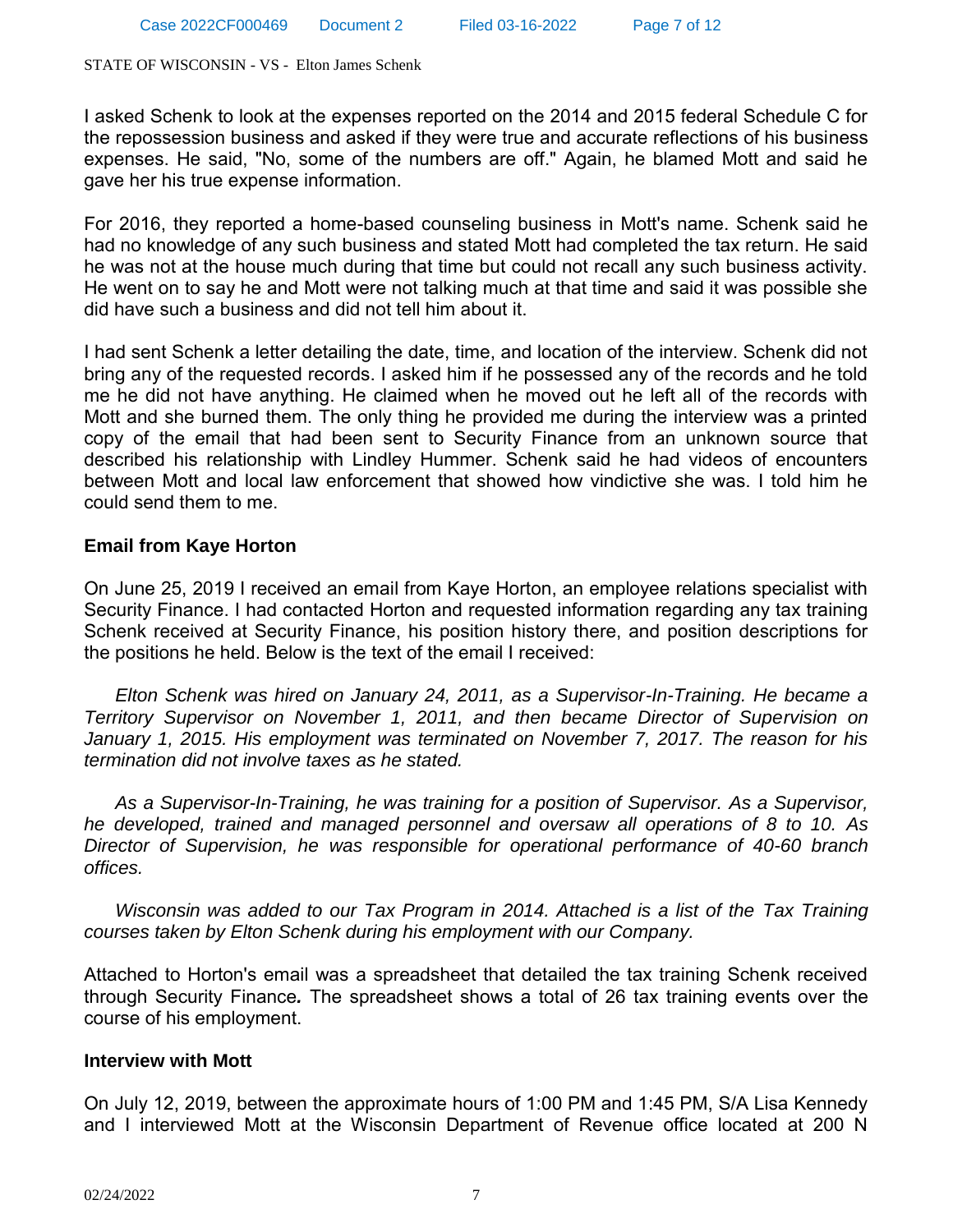Jefferson Street in Green Bay, Wisconsin. Mott was not represented by an attorney. I recorded the interview on my department issued iPhone using the voice memo application. I saved the audio file in my electronic case file.

I asked Mott if she would describe the state of her relationship with Elton Schenk. She replied, "None." She said he "signed off on the kids" last May, meaning he no longer had any placement, and since then she had not had contact with him. She also said he had not paid any child support. Additionally, she said even before last May the relationship "wasn't amicable" and their kids did not want to go with him on the weekends.

I asked Mott to tell us about her schooling. She said she has an undergraduate degree in psychology from UW Oshkosh and a master's degree in school counseling from UW Stout. She said the only accounting or tax training she had was a high school accounting class. She stated she has never prepared her own tax return.

When I asked her to describe her tax law/preparation knowledge, she said, "None, before this happened." She continued, she knew what a W2 was and she knew her daycare provider sent a form showing what she paid for daycare expenses. She said she always took her tax forms to an accountant or gave them to Schenk to do. She said she would find out what they were getting back for a refund from Schenk but he did not communicate anything else regarding the taxes to her.

She confirmed that she, Schenk, and their two children lived at 407 Northway Drive in Green Bay from 2014-2016 and that no one else lived or stayed with them for an extended period during those years or the time period during which the returns were filed. She said Schenk's girlfriend Lindley Hummer and Mott's sister both stayed with them for brief periods.

I asked her who completed their 2014, 2015, and 2016 joint income tax returns and she said that Schenk did them. She said the extent of her involvement was to gather her forms as they came in the mail and turn them over to Schenk. She reported she did not review any of the returns or electronically sign any of them. According to Mott, Elton Schenk prepared their joint tax returns every year since they were married in 2002.

Mott said she thought the returns had been prepared on a laptop computer owned by Security Finance that had been given to Schenk for work purposes. She told us she never saw him working on their tax returns. She went on to say that Schenk kept the laptop with him everywhere he went and said the computer was password protected. I asked her if she knew the password and if she had ever gained access to the computer and she denied both.

We reviewed Mott and Schenk's joint tax returns for 2014, 2015, and 2016. Mott reported the following items on those returns were false and made up by Schenk:

- The \$250 deduction for educator expenses reported on their 2014, 2015, and 2016 federal Form 1040, line 23. This was added back on Wisconsin Schedule I for 2014.
- The repossession business reported on federal Schedule C in 2014 and 2015 and the school counselor business reported on their 2016 federal Schedule C. Mott said these businesses were completely fictitious.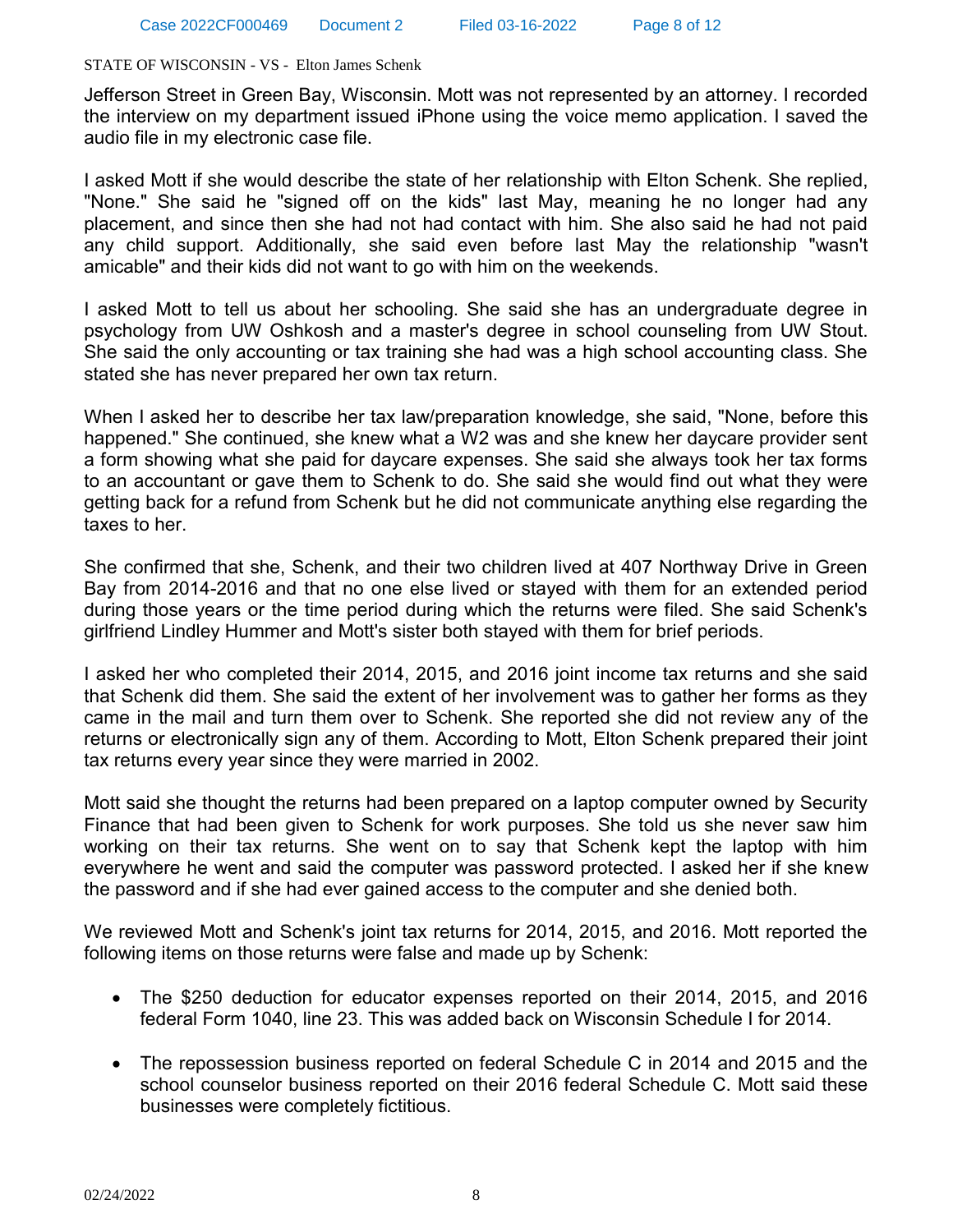The unreimbursed employee expenses reported on federal Schedule A as itemized deductions for 2014, 2015, and 2016. Mott said that Security Finance reimbursed all of his business travel miles, hotel, airfare, cell phone bill, and meal expenses. She said she thought the expenses were reimbursed on his regular paychecks because the amount of his paychecks varied. These expenses are not included for the Wisconsin itemized deduction credit.

Mott and Schenk were audited by the IRS for 2015 and 2016. Mott told us the day they received the audit letter from the IRS, she and Schenk had a conversation about it in the garage of their home. She told me Schenk suggested she tell the IRS that she prepared the returns and also tell them that she had burned the documentation requested. She said she disagreed with him but ultimately he told the IRS that she had burned the tax records. Mott told us she did not burn any tax records and that no records existed regarding the federal Schedule C businesses because the businesses did not exist. Mott suggested I contact Schenk's first exwife for additional information.

## **Second Interview with Schenk (Confession)**

On October 4, 2019, between the approximate hours of 11:10 AM and 1:45 PM, I interviewed Schenk in room 1W-01 of the Department of Revenue Office located at 730 North 3<sup>rd</sup> Street in the city of Wausau. The two of us were the only people present for the interview. The interview was recorded on my department issued iPhone using the voice memo application. I saved the audio file in my electronic case file and it is available if requested.

Upon Schenk's arrival I greeted him and let him know that our conversation would be recorded. Schenk verbally identified himself to me for the recording. I explained to him that he was not in custody or being detained, not under arrest, and was free to leave at any time. I read Schenk the Miranda warning and asked if he understood his rights and he replied that he did. I further explained that his participation was voluntary and he was free to answer or not answer any of the questions. I asked Schenk if he was providing his statement voluntarily and of his own free will and he said he was.

I asked Schenk if he was able to provide complete honest answers to questions and he said that he could. I asked him if he thought his mental state was altered and he told me he felt like his memory was not as good as it had been but otherwise he was OK. Schenk did not display typical signs of impairment. He walked and moved without any apparent issue (although he winced when he sat down, he said it was pain from his burns), his speech was articulate and clear, his choice of words were appropriate, the content he communicated was appropriate for the situation, he was appropriately dressed and groomed, his eyes appeared normal (not bloodshot or watery), and his pupil size appeared normal. Based on my training and experience, I felt comfortable conducting the interview at that time. I did not notice anything during the course of the interview concerning his fitness to participate in the interview.

I placed copies of Schenk's 2014, 2015, and 2016 federal tax returns on the table between us and pointed out the areas of the return that I believed were potentially fraudulent, as follows:

| Year(s)     | Form  | Line | <b>Description</b>        | Amount(s)          |
|-------------|-------|------|---------------------------|--------------------|
| 2015, 2016* | 1040. |      | Educator expenses         | \$250              |
| 2014, 2015  | Sch A |      | Medical & dental expenses | \$30,474, \$36,011 |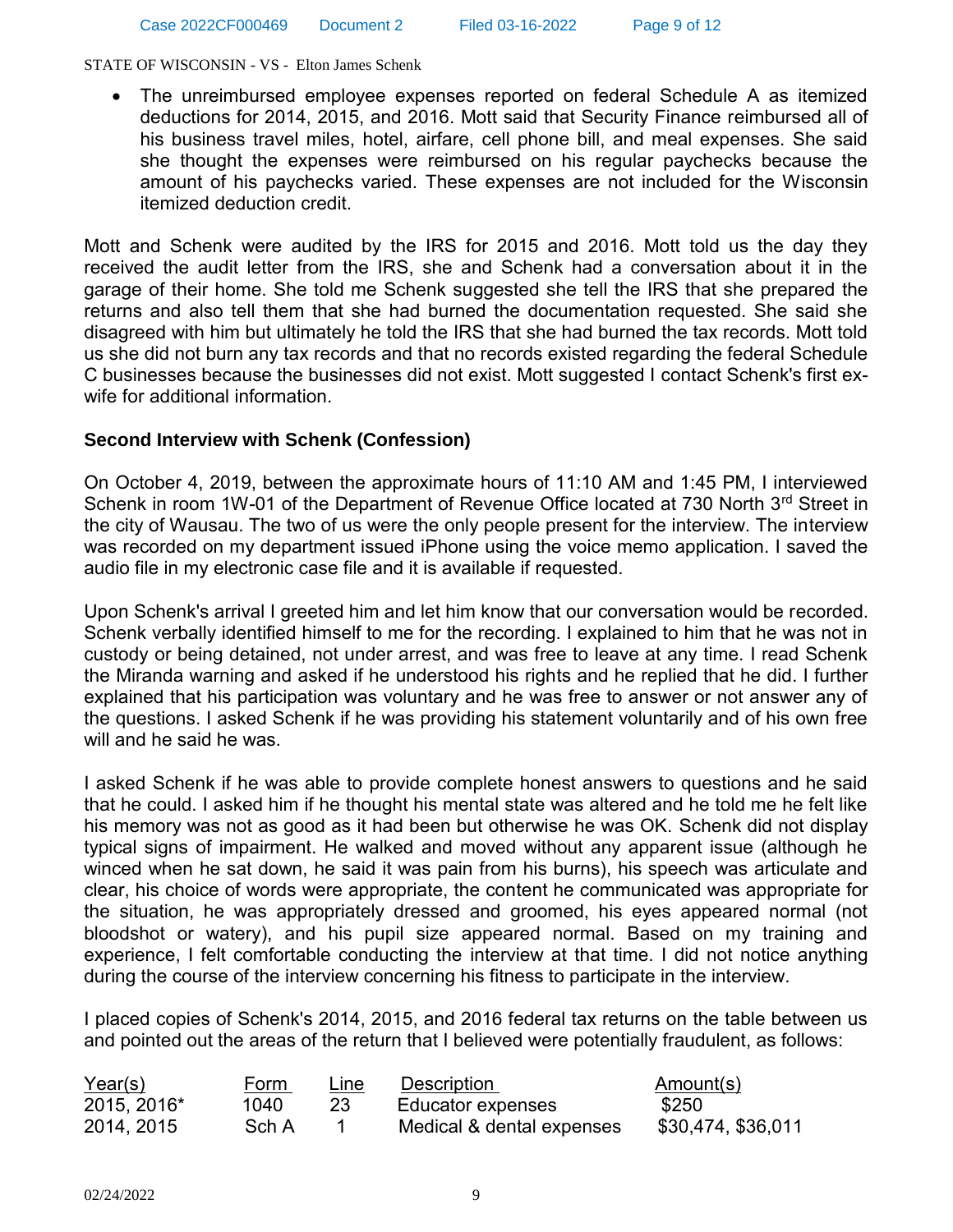Case 2022CF000469 Document 2 Filed 03-16-2022 Page 10 of 12

STATE OF WISCONSIN - VS - Elton James Schenk

| 2014, '15, & '16 | Sch A |     | Gifts by cash or check   | \$5,500, \$1,500, \$6,450          |
|------------------|-------|-----|--------------------------|------------------------------------|
| 2014, '15, & '16 | Sch A |     | Other than cash or check | \$500, \$2,500, \$4,500            |
| 2014, '15, & '16 | Sch C | All | Entire form              | \$(17,083), \$(37,140), \$(22,148) |

I asked Schenk to provide an explanation for each item. As he did in the prior interview, he blamed his ex-spouse Jennifer Mott for the problems with the returns. He said the educator expense deductions were Mott's and he could not substantiate the validity of the deductions.

I briefly explained some of the rules regarding what are allowable itemized deductions for medical and dental expenses. I asked Schenk if his family had medical care insurance in 2014 and 2015. He said they had family coverage through Mott's employer, the Green Bay Area Public School District. I asked him if there were any particular incidents that led to large medical bills. He told me Mott frequently went to the emergency room for migraines and stated one of his children suffered a broken arm. He said Mott may not have known the rules and may have reported amounts that were paid by insurance.

Schenk denied any knowledge of the 2016 federal Schedule C counseling business in Mott's name.

Additionally, we discussed the unreimbursed employee business expenses reported on his federal Schedule A for 2014, 2015, and 2016 as itemized deductions. Schenk said he was not reimbursed for any mileage at Security Finance and that the majority of expenses were for mileage on his personal vehicle. Although these expenses are not considered when calculating the Wisconsin itemized deduction credit, we discussed them because I thought it may prove relevant to the vehicle expense amounts reported on their federal Schedule C.

I asked Schenk who prepared the tax returns we had looked at. He told me Mott did them. I told him all of the information I had acquired in the investigation pointed to him as the one that completed the tax returns. I told him that I felt like I had more than enough evidence to get a conviction for filing a fraudulent tax return and that I would be presenting that case to a prosecutor. I went on to tell him that he could help himself out by telling the truth and by taking responsibility for his actions. Schenk began talking in a quiet voice and repeated "I don't want to lose my job. I don't want to lose my job, it's all I have." He also repeated, "I can't go to jail." I further explained that he could help mitigate the damage to his family and his personal life by telling the truth. I told him charging decisions are made by prosecutors but I would be able to present him in the best light possible if he was honest with me and took responsibility for his actions. Schenk then asked if he could go to the bathroom. I told him he could, and pointed him in the proper direction.

Schenk returned to the interview room a short time later. I continued explaining the benefits of being truthful, as I was talking Schenk interjected, "I did it. Jenny knew of it, but it was me." I clarified that he was responsible for completing the 2014, 2015, and 2016 returns and he confirmed that he was. Schenk then started asking questions regarding how things would unfold going forward. He also said that he had information about illegal collection practices at Security Finance. He said some of what they frequently do is illegal such as processing loan documents without signatures and doing business at the home of their clients. He also offered information regarding Security Finances' tax preparation practices. He said it was common for them to file without a taxpayer's signature and expressed his desire to work a deal with me. I told him I would consider his request but that I would like more information regarding his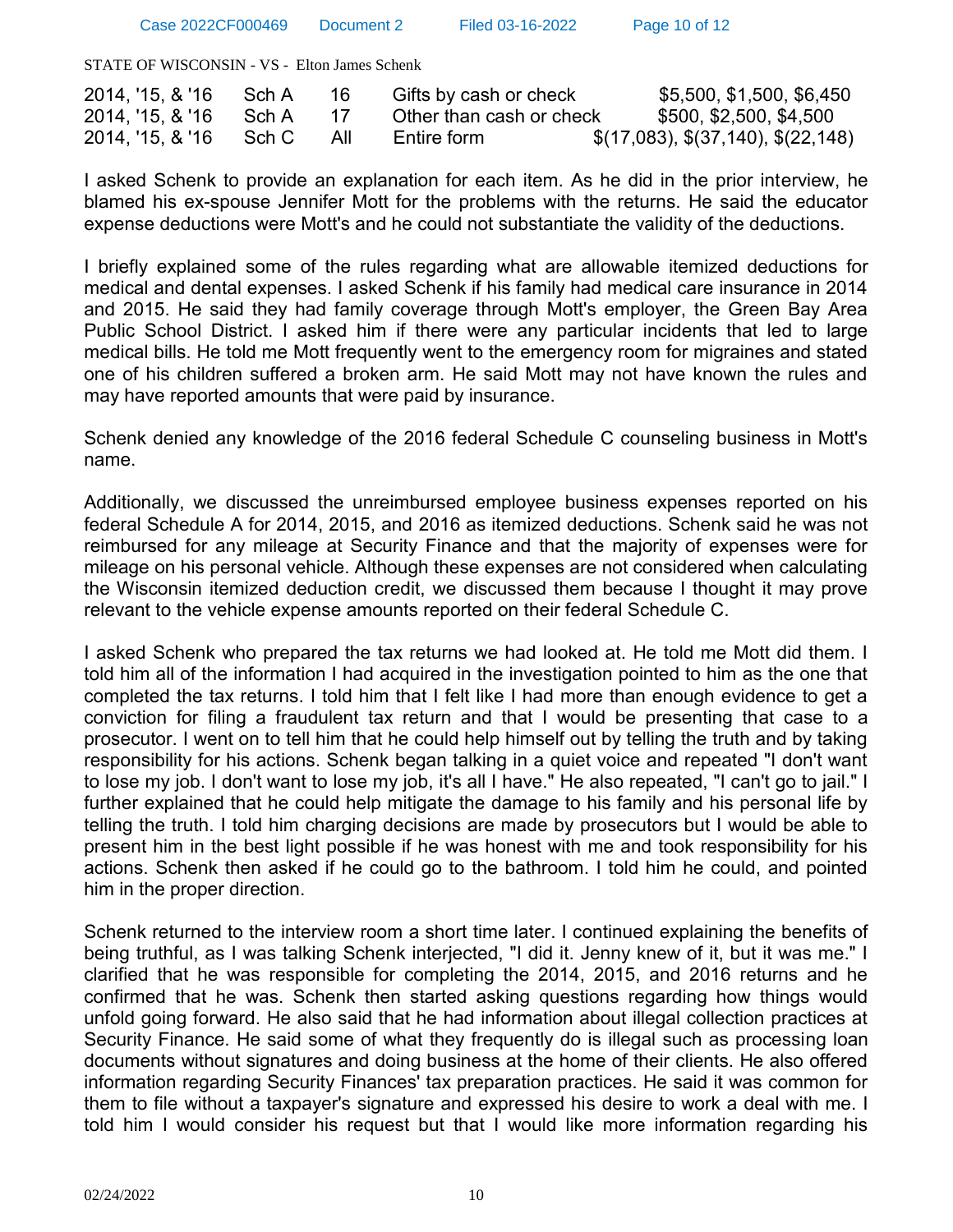situation first. He then asked if he could go out for a smoke break. I told him to go ahead and stopped the recording when he left the room.

When Schenk returned from his smoke break, I started the recording again. Schenk reiterated that he could provide information regarding tax preparation and compliance practices at Security Finance in exchange for a deal on his case. I told him I would discuss the issue with my supervisor and asked him to detail the preparation of his 2014, 2015, and 2016 tax returns.

Schenk stated that Mott spent money "like it was going out of water, like crazy, no matter how much I made." He said he would do the taxes legitimately and if the results showed they owed or the refund wasn't enough he would "make the adjustments." Elton further explained that "making the adjustments" referred to reporting the fake federal Schedule C businesses. He told me Mott knew what he was doing, in general, but probably not the specifics of it. She was more concerned with the bottom line of the return than the specifics of how he had gotten there. He recounted one year they had a family trip to Orlando, Florida planned and they were banking on their tax return to finance the trip. He said he took it upon himself to "adjust" the return that year so they would have enough to go.

Later in the conversation, he told me he falsified the returns to get money so they could catch up on bills. He said Mott spent the money on iPads for the children and to add to her wardrobe. He also said he was trying to avoid paying alternative minimum tax.

I asked if Mott had an opportunity to look at the 2014, 2015, and 2016 tax returns before he filed them. He said he did not know and explained she was more interested in the bottom line than the content of the returns. He said at one point she had told him, "I don't want to look at it, that way I can say I don't know what is going on."

I asked him if any of the specific tax return items we had discussed previously were legitimate. He told me the unreimbursed employee expenses were legitimate. I asked about the medical expenses and he said Jennifer compiled those numbers and gave them to him to use. He reported that both of them knew the amounts were not allowable because they were not out-ofpocket expenses and that they used the amounts their providers billed their insurance. Schenk told me Mott had an addiction to opioids (pills) and suggested she may have wanted more money for that reason also.

Schenk gave me a thumb-drive, black in color, Staples brand, a USB 2.0 device, that had the number 27987 printed on it. The device contained four QuickTime Movie video clips. The clips appear to be recordings of Elton at Jennifer's home to pick up their children for a visit. Elton was greeted at the door of the home by his daughter. She told him both she and her brother were sick and would not be going with him. Elton called the police. The video clips show some conversation between police officers and Jennifer Mott. I saved the video clips in my electronic case file.

Schenk initially denied he prepared or assisted in the preparation and filing of the 2014, 2015, and 2016 tax returns. During my second interview with him, Schenk confessed that he completed the tax returns. He knowingly made up the federal Schedule C business income and expenses and inflated the medical/dental expenses and charitable contributions (both cash/check and non-cash) on their federal Schedule A to get a larger refund they were not